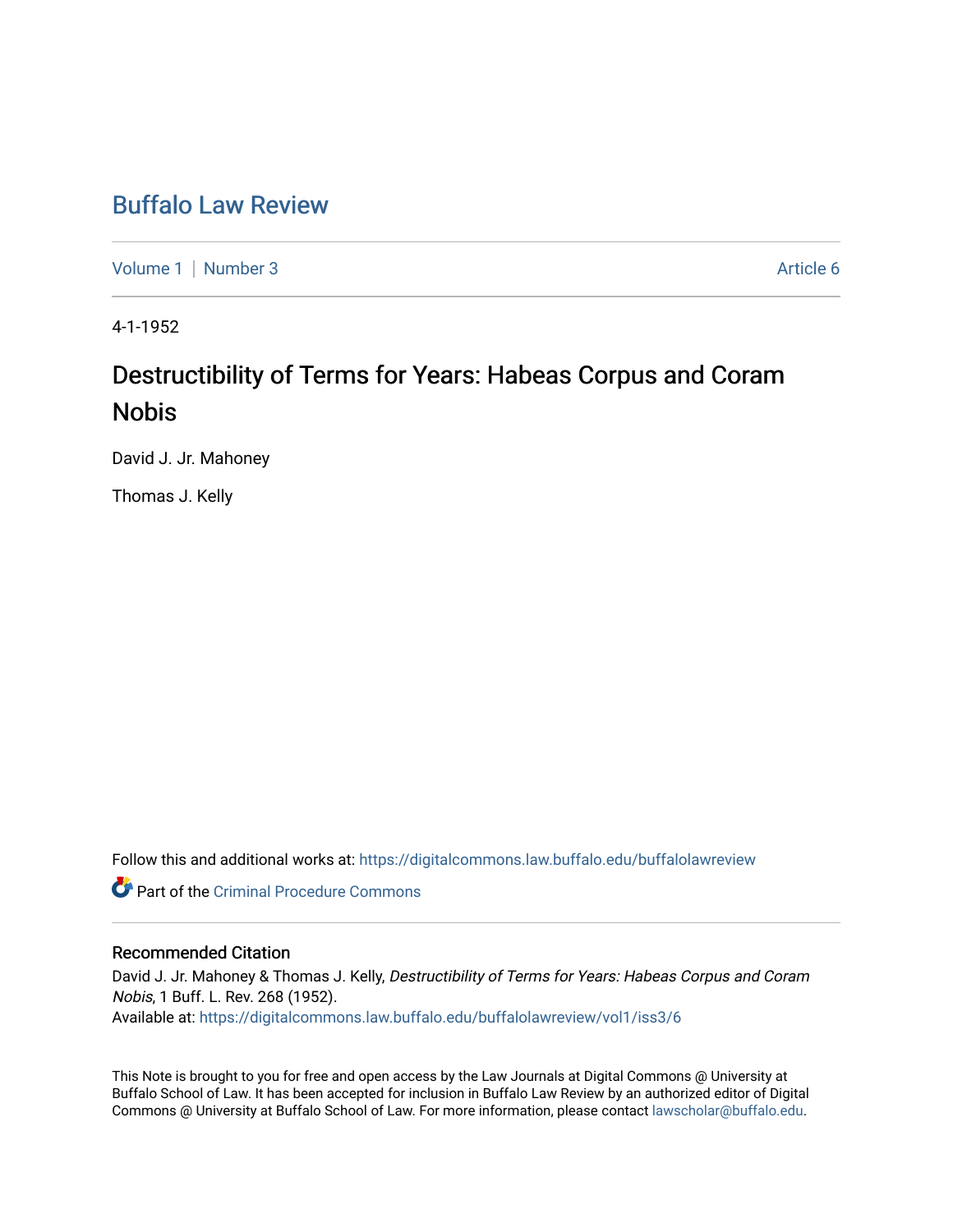## DESTRUCTIBILITY OF TERMS FOR YEARS: HABEAS CORPUS

#### **AND** CORAM NOBIS

#### **INTRODUCTION**

Underlying American criminal jurisprudence is an ever expanding principle which may formally be called justice, but which more accurately should be termed fairness to the individual defendant. As society and civilization have developed, more and more has it been recognized that the person charged with a crime should be protected in a real and substantial manner. However, until recently New York was without a method to guarantee due process and fair treatment to a person improperly imprisoned under a judgment. Many judgments were defective because constitutional rights had been denied or fraud had been practiced in the trial court. Habeas corpus could be used to release some persons "illegally" imprisoned, but in many cases it showed a fatal defect. From this dilemma, grew the New York coram nobis proceeding.

#### HABEAS CORPUS

The ancient writ of habeas corpus, forever enshrined in the Constitution<sup>1</sup> has been, is now and probably always shall be cherished as the "great Palladium of our liberty." This is because the writ has always offered a remedy to relieve a person from illegal imprisonment by testing the jurisdiction of the authority which presumes to imprison him. Thus a person confined under a commitment by a magistrate to await grand jury action is entitled to the writ to test a defect in that commitment;<sup>2</sup> so, too is a person held under a defective information 3 or indictment.4 If the legality of the commitment is not questioned habeas corpus may be used to establish the right to release on bail **5** or to re-

**<sup>1.</sup>** "The privilege of the writ of habeas corpus shall not be suspended, unless when in cases of rebellion or invasion the public safety may require it." U. S. Const., Art. 1, §9. Also see N. Y. Const. §4 which reads: "The privilege of the writ of habeas corpus shall not be suspended, unless when, in taken or imprisoned or disseised or exiled or in any way destroyed except by the Lawful judgment of his peers by the law of the land." Thompson, Magna Charta,<br>Its Role in the Making of the English Constitution, 1300-1629, 87 (1948).<br>2. People ex rel. Calletti v. Morehead, 50 N. Y. S. 2d 78 (Sup. Ct. 19

**<sup>3.</sup>** *People ex rel. Farley v. Crane,* 94 **App.** Div. 397, 88 *N.* Y. **S.** 2d 343 (1st Dept. 1904); *People v. Rapaport,* **261** App. Div. 484, **26 N.** Y. **S. 2d 110** (2nd Dept. 1941).

<sup>4.</sup> Habeas corpus attack on an indictment is extremely limited. *People ex rel. Childs v. Knott,* **228** *N.* Y. **608, 127 N. E. 329 (1920);** see also Boudin, *Has the Writ of Habeas Corpus been Abolished in New York,* **35** Col. L. Rev. **850** (1935). **5.** §1255 N. Y. **C.** P. A.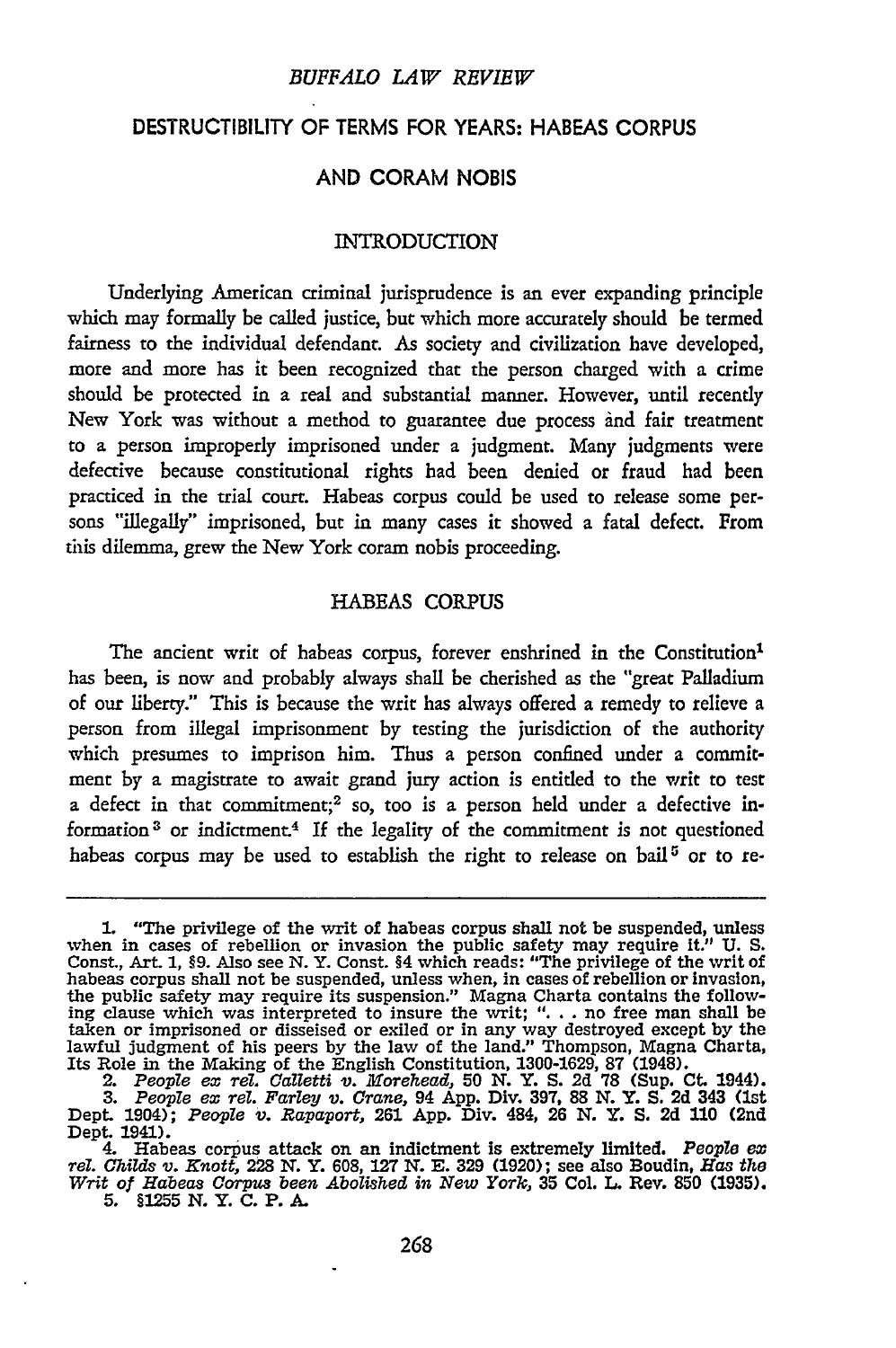duce extreme bail.<sup>6</sup> In certain cases the writ will afford immediate relief on the claim of double jeopardy.<sup>7</sup> It may be invoked to test a detention in extradition proceedings 3 or secure a prisoner's release from the excessive part of his sentence.<sup>9</sup> Even when a person is imprisoned by authority of a judgment habeas corpus may be employed to collaterally inquire into the judgment's legality. However, in such a case the actual inquiry under the New York Habeas Corpus Act is limited to a narrow field.10 The first portion of the comment will be devoted to the range of that inquiry.

#### *The Jurisdictional Limit*

The legislature has established certain procedures to maintain due process safeguards after trial and conviction and yet promote system and finality in criminal proceedings. They are the motion for a new trial,<sup>11</sup> the motion for arrest of judgment,<sup>12</sup> and appellate review.<sup>13</sup> The common law has given us

7. People ex rel. Stabile v. Warden, 202 N. Y. 138, 95 N. E. 729 (1911);<br>People ex rel. Ostwald v. Carver, 272 App. Div. 181, 70 N. Y. S. 2d 513 (3rd Dept. 1947); cf. *People ex rel. Herbert v. Hauley,* 142 **App.** Div. 421, **126 N.** Y. Supp. 840 (1st Dept. **1911);** see also *People ex. rel Hunt v. Warden,* **-** Misc.,-- , **107** *N.* Y. **S. 2d 136** (Sup. Ct. **1951).**

*8. People ex rel. Woloshin v. Warden,* **197** Misc. **609, 95 N.** Y. **S. 2d 370 (Sup.** Ct. **1950).**

*9. People* **ex** *rel. Kondrk v. Foster,* **299 N.** Y. **329, 87 N. E. 2d 281** (1949); *People* **ex** *rel.* Thzornwell v. *Heacox,* **231 App.** Div. **617,** 247 **N.** Y. Supp. 464 **(4th** Dept. **1931).**

10. The New York Habeas Corpus Act (now Art. 77 of the N. Y. C. P. A.) was passed shortly after the Revolution and embodied much the same limitation was passed shortly after the Revolution and embodied much the same limitation as provided in **§1231(2)** of the **N.** Y. **C.** P. **A.** which makes the writ of habeas corpus unavailable where the prisoner **"... .** has been committed or is detained **by** virtue of the final judgment or decree of a competent tribunal of civil or criminal jurisdiction." This statute is intended only to enforce the common law which reserves to the courts the inherent power to determine competency or "whether the court making the judgment or decree, or issuing the process, had legal and constitutional power to give such judgment or send forth such process." People *ex rel. Tweed v. Liscomb,* **60** *N.* Y. **550, 570 (1875). A** general definition of compe-tency was established in *Landers v. Staten Island R. Co.,* **53 N.** Y. 450, 124 A. L. R. 1080 (1873). "Thus competency in a court, within the meaning of the statute, is measured by its 'power'... "People ex rel. Fisher v. Morhous, 183 Misc. **51, 58,** 49 *N.* Y. **S. 2d 111, 116** (Sup. Ct. 1944). **A** petition under sec. 1234 of the N.Y. C. P. A. is fatally defective if a complete lack of competence is not alleged as required by sec. 1231(2) ob. cit. supra. 10 Carm. 96; see also *People ex rel. Bailey v. McCann,* 222 **App.** Div. 465, **226 N.** Y. Supp. 449 (1st Dept. **1928). 11.** §§462-466 **N.** Y. Code of Crim. Proc. Motion must be made before **judg-**

ment, except **(1)** where there is newly discovered evidence; then a motion may be made within one year of judgment; (2) where the sentence is death the motion<br>may be raised anytime before execution. *Ibid* at \$466.<br>12. \$§467—470 N. Y. Code of Crim. Proc. Motion must be made before<br>defendant is called

defendant is called for judgment. *Ibid* at \$469.<br>13. §§515-532 N. Y. Code of Crim. Proc. Appeal must be taken within

thirty days of judgment entry. **Ibid.** at **§521.**

<sup>6.</sup> People ex rel. Deliz v. Warden, 260 App. Div. 155, 21 N. Y. S. 2d 435 (1st Dept. 1946); People ex rel. Gagliano v. Warden, 188 Misc. 800, 67 N. Y. S. 2d 220<br>(Sup. Ct. 1947); People ex rel. Nuccio v. Warden, 182 Misc. 65 **230** (Sup. Ct. 1943).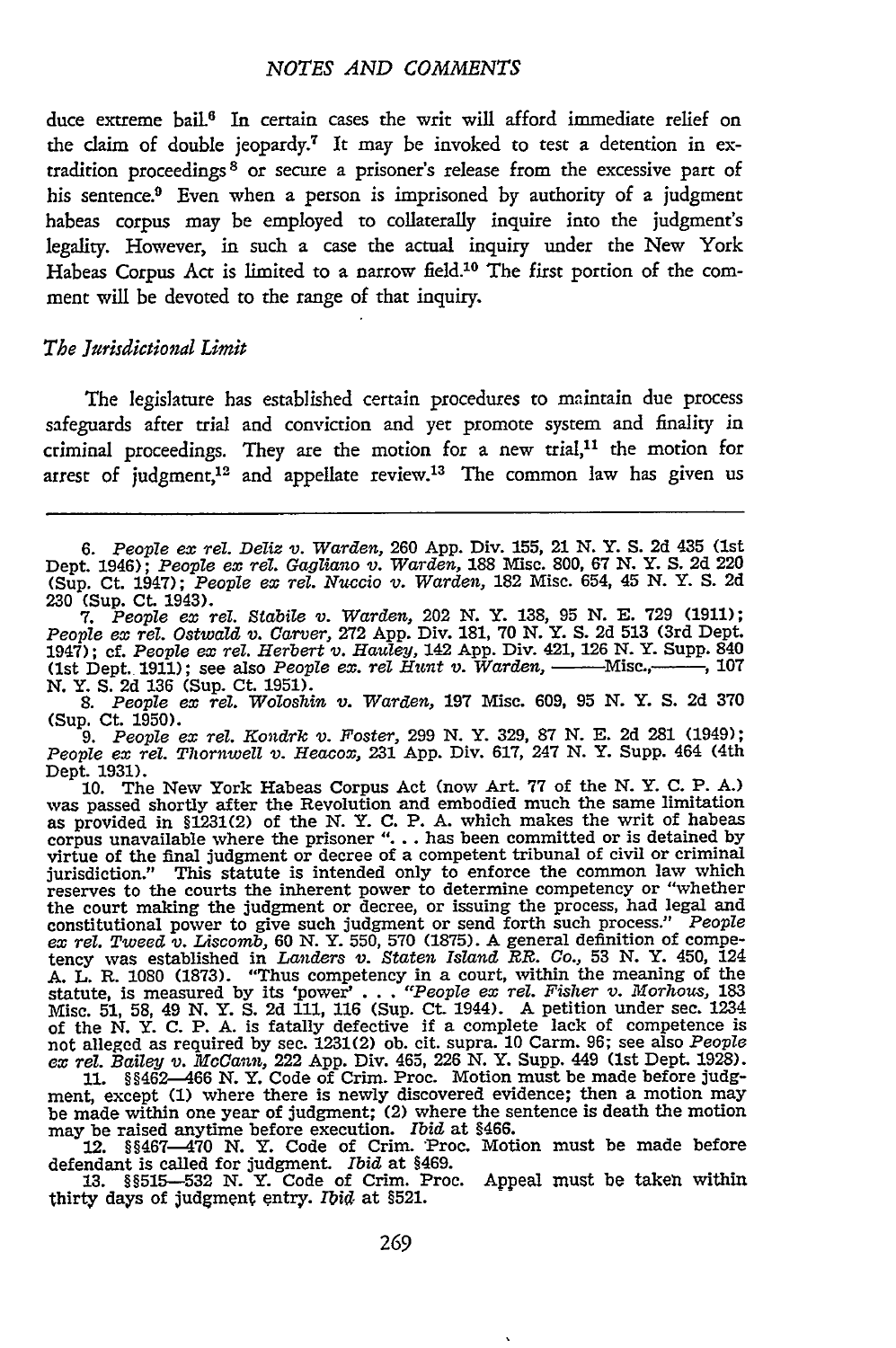the motion to vacate judgment 14 and the writ of habeas corpus in order to furnish additional due process insurance. Like the motion to vacate judgment, the writ of habeas corpus is an extraordinary remedy that was never intended to impede the use of direct channels of relief. Yet, because it is a civil proceeding<sup>15</sup> designed to inquire summarily into illegal detention<sup>16</sup> it cuts directly through appeal and the other remedial statutory provisions.<sup>17</sup> Therefore it is necessary to restrain habeas corpus so that it does not obstruct regular criminal procedure without going so far as to keep the writ beyond the reach of those illegally imprisoned.<sup>18</sup> The solution of this problem was found in the jurisdictional aspect inherent in the writ.19 The courts restricted the writ by giving the word jurisdiction a very limited meaning, and in a habeas corpus proceeding will only inquire into the trial court's jurisdiction to pronounce the particular judgment. New York has accepted this historic limitation of habeas corpus when it is employed to collaterally attack a judgment.<sup>20</sup> But before the court will even examine into the jurisdiction of the trial court it must be convinced that other remedies are no longer available.21 Thus the court will dismiss the

14. This motion is more commonly referred to in New York as a coram nobis proceeding, discussed, *infra*.<br>
15. **"Habeas corpus is not a remedy in a criminal action or proceeding or in**<br>
<sup>15</sup>. **"Habeas corpus is not a remedy in a criminal action or proceeding or in** 

the nature thereof; but is a civil proceding to inquire into the cause of restraint<br>or detention and to enforce a civil right to be released from restraint, custody or<br>confinement which is unlawful. .." People ex rel. Chil 604, **176** *N.* Y. Supp. **321, 333** (1st Dept. **1919). 16.** See **§1230 N.** Y. **C.** P. **A.**

17. At common law the writ of habeas corpus was considered to be in the nature of a writ of review. 1 Holdsworth, Some Lessons From Our Legal History, 63—75. An annotation in 3 Hill 649 (1883) indicates the same feeling in being made out **by** proof **. . .** The proceedings on all prerogative writs are appellate in their character looking to the case as it stands upon the return. Hence the habeas corpus is said to be in the nature of a writ of error." See also Chancellor Kent's remarks in *Yates' Case,* 4 Johns. **317, 360** *(N.* Y. Sup. **Ct.** of

Judic., 1809).<br>18. Lord Hardwicke enunciated the rather harsh principle behind the policy<br>when he said: "But here you apply to have the defendant discharged on the very<br>merits, but I think it would be a most dangerous cons such proceedings; for then, all the prisoners in England would lay their cases<br>before us and we instead of the jury must try the truth of the fact for which they are committed." *Rex v. Parnam,* Cun. **96 (1735). 19.** Authority indicates that habeas corpus review has always been limited

to an examination of jurisdiction alone. "If commitment be against law, as being<br>made by one who had no jurisdiction of the cause, or for a matter which by law<br>no man ought be punished, the courts are to discharge." Bacon

21. People ex rel. Carr v. Martin, 286 N.Y., 27, 35 N. E. 2d 636 (1941);<br>People v. Harrison, 66 N.Y. S. 2d 31 (Co. Ct. 1946); a motion for new trial or<br>executive pardon were open to defendant who claimed to be an imbecile 257, 182 N. Y. Supp. 545 (Sup. Ct. 1920); motion for arrest of Judgment was appropriate in *People ex rel, Heins* v. *Hunt,* 229 App. Div. 419, 242 **N.** Y. Supp. **105** (3rd Dept. 1930).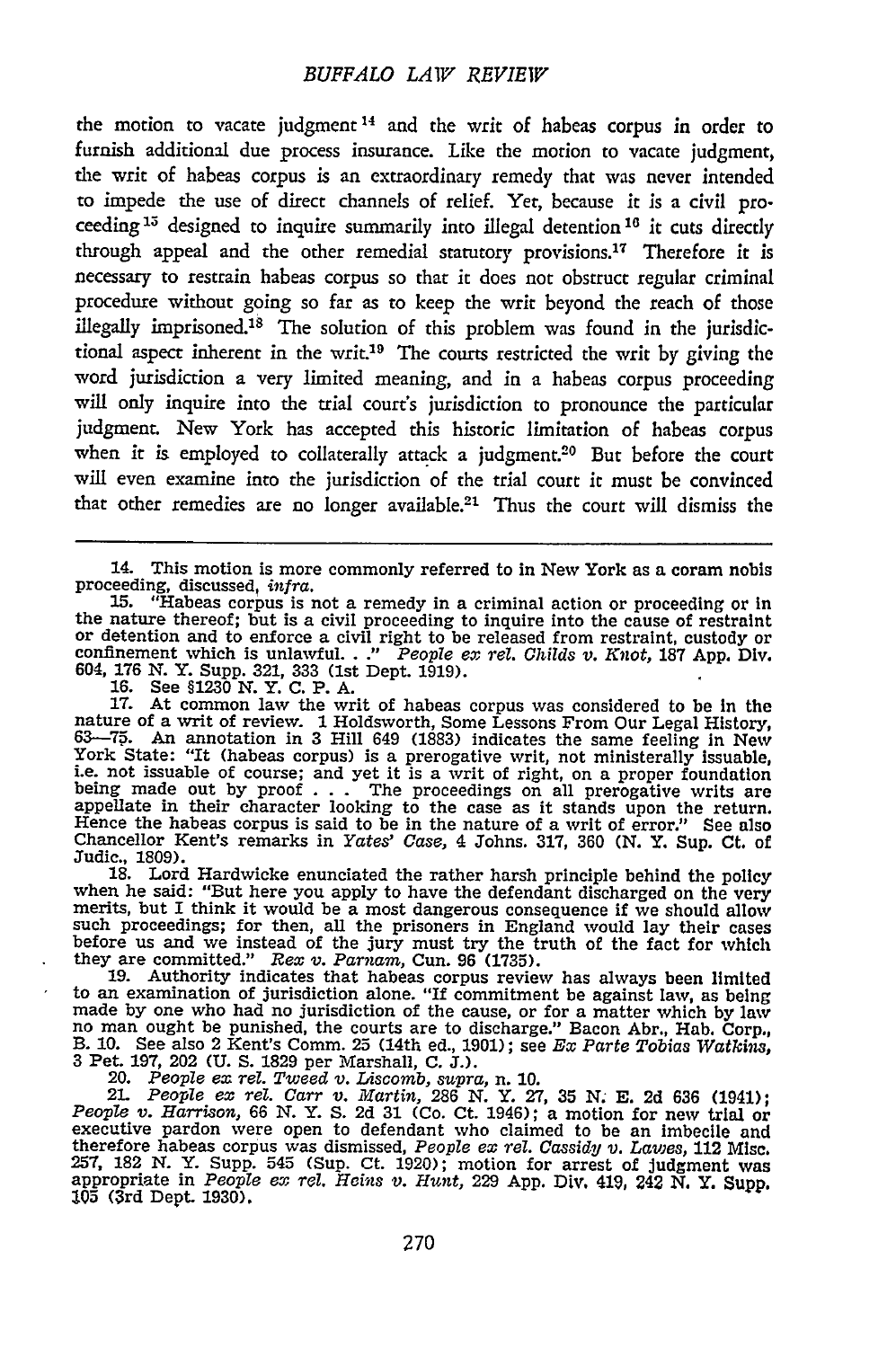writ if it believes appeal is available to correct the alleged defects.<sup>22</sup> This rule applies regardless of how faulty the judgment that causes the relator's imprisonment seems to **be.23** The courts will by-pass appeal and grant immediate relief only in "rare cases" where the facts are incontrovertable and manifestly indicate the relator was improperly deprived of his liberty.<sup>24</sup> When the court does review the trial court's jurisdiction it determines only whether the trial court was *legally empowered to try the particular charge25 against the particular person 1 before it.* This is all the word jurisdiction connotes when habeas corpus scrutinizes a judgment.27 Defects bearing on other matters, including unconstitutional aspects of the trial itself, will not be considered because the court can not go further into the case after its jurisdictional test has been satisfied.<sup>28</sup> But since the judgment enjoys a presumption of jurisdiction, any fact may be proven by common law evidence in a habeas corpus proceeding to show the trial court was without jurisdiction and thus rebut the presumption.<sup>29</sup> If, however, a certain fact establishing jurisdiction in the trial court has already been found by the trial court the fact must stand until reversed upon direct review.30 Erroneous and irregular conclusions of law or fact in the record must also be left to direct review **3 <sup>1</sup>**unless they dearly indicate that the trial court lost or never had jurisdiction over the crime or the person under any possible set of circumstances.<sup>32</sup>

Thus it can be seen that habeas corpus was confined to a narrow area. Because of the limits of the writ, New York was placed in the position of being without adequate due process safeguards.

24. *People ex tel. Perkins v. Moss,* 187 N. Y. 410, *80* N. E. 383 (1907); *People* ex. rel Jannicky v. Warden, 231 App. Div. 131, 246 N. Y. Supp. 194 (2d Dept.<br>1930); aff'd. 255 N. Y. 623, 175 N. E. 340 (1930); People ex rel. Flinn v. Barr, 140<br>Misc. 422, 251 N. Y. Supp 116 (Sup. Ct. 1931); aff'd. 234 Ap Supp. 937 (1st Dept. 1931).

25. See *People v. Hislop,* 77 N. Y. 331 (1879), where there was no crime for the trial court to adjudicate.

26. See *People ex tel. Frey v. Warden,* 100 N. Y. 20 (1895), where a military tribunal was not allowed to imprison a civilian. 27. *People ex Tel. Tweed v. Liscomb,* supra, n. **10;** *People ex rel. Hubert v.*

*Kaiser,* 206 *N.* Y. 46, 99 *N.* E. 195 (1912); *People ex tel. Carr v. Martin, supra,* n. 21; *People en Tel. Bailey v. McCann, supra,* n. **10. 28.** *People ex tel. Carr v. Martin, supra,* n. 21; *People ex tel. Fisher v.*

*Morhous,* supra, n. **10.**

29. *People ex Tel. Tweed v. Liscomb,* supra, n. 10;

30. *In People ex tel. Scharif v. Frost, supra,* n. 23 at **116,** 91 N. E. at 378 this point was unchallenged in Judge Vann's dissent and established the rule in New York.

31. *People ex -rel. Todak v. Hunt,* **153** Misc. 783, 275 **N.** Y. Supp. 115 (Co. Ct. 1934), *aff'd.* without opin 243 App. Div. 859, 279 N. Y. Supp. 720 (4th Dept. 1935)<br>Richardson ex rel. Farnum v. Collins, 99 N. Y. S. 2d 583 (Sup. Ct. 1949).<br>32. People ex rel. Carr v. Martin, supra, n. 21.

<sup>22.</sup> *People ex Tel. Holt* v. *Lambert,* 237 App. Div. 39, 260 N. Y. **S. 2d 678** (1st Dept. 1932) *aff'd. without opin.* 261 N. Y. **695,** 185 N. E. 795 (1933). See also *People ex tel. Doyle 'v. Atwell,* 232 **N.** Y. **96,** 133 **N.** E. 364 (1921), *writ of error den.,* 261 U. S. 590(1923). 23. *People ex tel. Scharff v. Frost,* 198 N. Y. 110, 91 N. E. 376 (1910).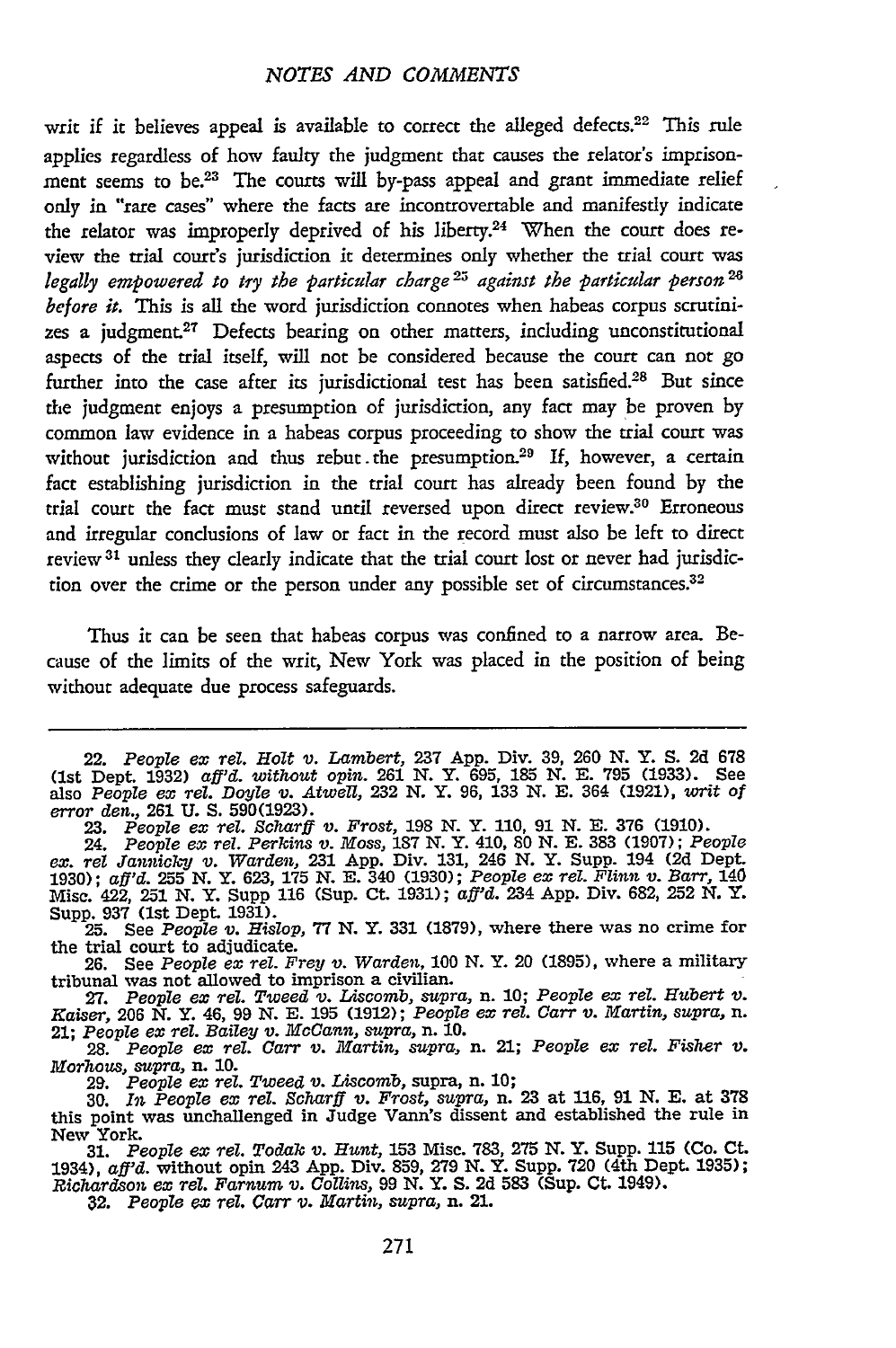#### CORAM NOBIS

**The** Supreme Court of the United States has indicated that a state is free under the due process clauses to change criminal procedure, but a fair trial in a court of competent jurisdiction must be had.<sup>33</sup> In *Mooney v. Holohan*,<sup>34</sup> however, the duty owed by a state under the Fourteenth Amendment to an accused prisoner was more sharply defined. Mooney alleged that his conviction was obtained by perjured testimony, knowingly used by the prosecution. He further alleged that the prosecuting attorney had suppressed evidence which would have tended to refute the evidence against him. The Supreme Court held that if these allegations were proved, petitioner had been denied due process by the state, and, further, the state was responsible for providing some sort of corrective procedure whereby a prisoner would be afforded a fair and adequate hearing on such allegations. Subsequently, the court ruled that due process was also denied by a state when a defendant was not advised of his right to counsel and was tricked into pleading **guilty.35** Thus the states were made to understand that the sanctity of a judgment rendered with jurisdiction was not per se complete. The other elements of due process had to be satisfied.

The New York Court of Appeals in *Matter of Lyons v. Goldstein* **30,** recognizing that habeas corpus was inadequate, "created" the corrective procedure called for. A prisoner alleged that his plea of guilty, entered some years before, had been induced by fraud. He asked that the judgment of conviction be vacated and that he be allowed to withdraw his plea of guilty and enter a plea of not guilty. The Court held: 1 N. Y. Code of Crim. Proc. §337, which allows a withdrawal of a plea of guilty before judgment, should not be interpreted to prohibit a withdrawal after judgment; 2. it cannot be doubted that a court has the inherent power to set aside its own judgment if procured by fraud and misrepresentation; 3. such has been allowed in civil cases and no distinction should be made between the power in civil cases and in criminal cases; 4. such a proceeding would be analogous to or in the nature of the common law writ of error coram nobis, which was a post-judgment corrective procedure. $37$ 

Coram nobis has been used in America as a means of collateral attack upon judgments. It has been allowed where a plea of guilty was induced by fear of

**<sup>33.</sup>** Corwin, the Constitution and What It Means Today (10th ed. 1948). 34. 294 **U. S. 103** (1934). **35.** *Smithb v. O'Grady,* **312 U. S. 329** (1941). Right to counsel In a state

criminal proceeding is only demanded **by** the Supreme Court when "special cir- cumstances" are shown. *Cf. Palmer v. Ashe,* 342 **U. S.** 134 **(1951),** noted **1** Bflo. **L.** Rev. **(1952),** this issue.

<sup>36. 290</sup> N. Y. 219, 47 N. E. 2d 425 (1943).<br>37. The Writ of Error Quae Coram Nobis Resident (let the record and<br>proceedings remain before us), arose in England because only errors of law were<br>reviewable. See generally, 37 H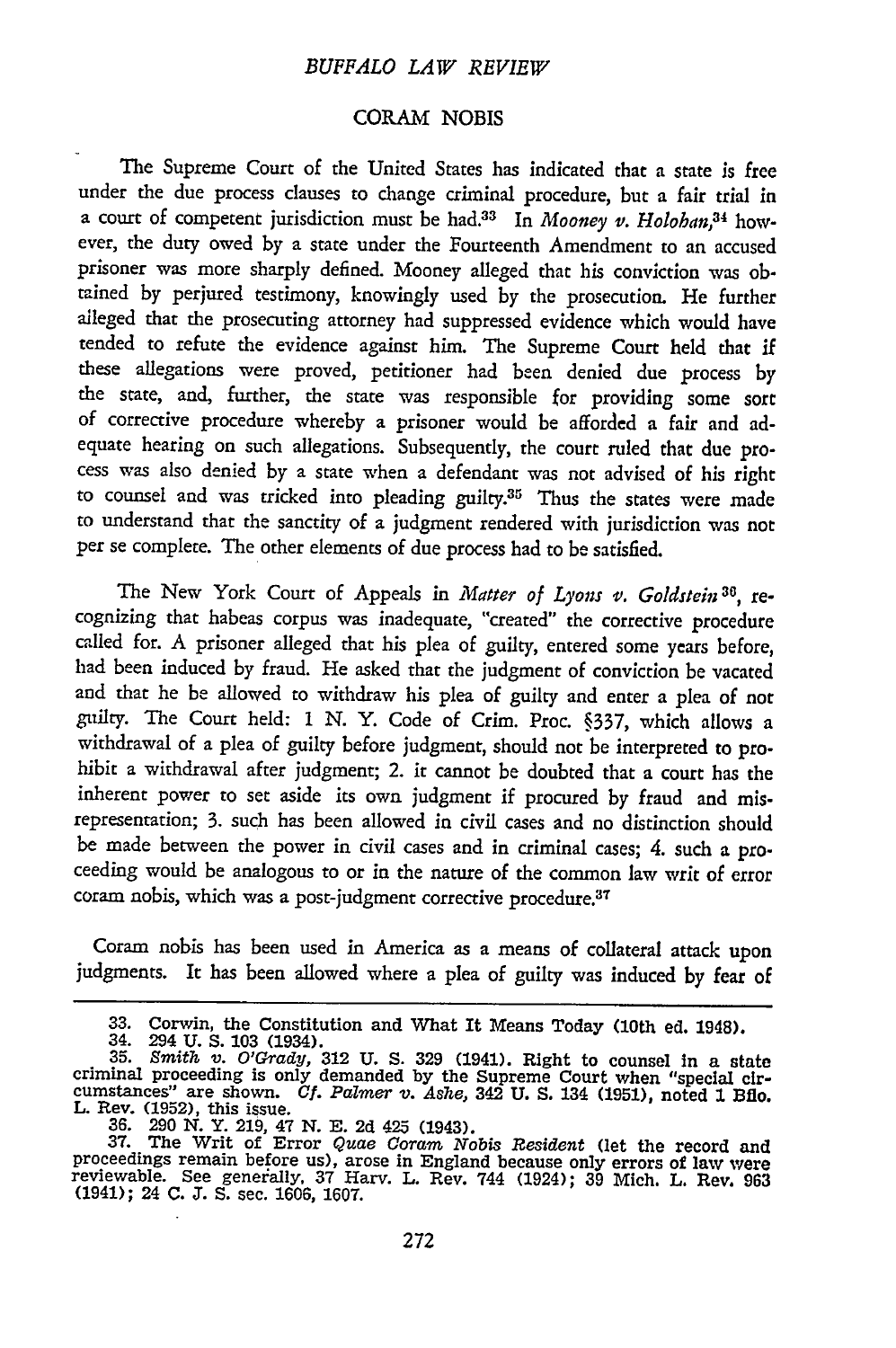mob violence **<sup>3</sup> <sup>s</sup>**and where such a plea was made in ignorance of the meaning of the plea.<sup>39</sup> It was found to lie where a confession was obtained by duress <sup>40</sup> and where the defendant was insane at the time of the trial.<sup>41</sup>

The states also engrafted certain limitations on the writ. Thus, California found the writ not to lie where there might have been a motion for a new trial or an appeal, even though the time limit for these remedies had elapsed.<sup>42</sup> Nor would the writ be entertained if the prisoner had any other adequate remedy at  $law.<sup>43</sup>$ 

The writ, therefore, provided relief in many and varied circumstances according to the law of the respective jurisdictions wherein it was used. Running throughout the majority of the cases and expressions of the doctrine is a tone indicating that competing interests are locked in mortal combat, viz. the interest of protecting the rights of an individual accused of a crime and the interest of having judgment become final at some point of time. Thus are explained hesitations and technical dismissals of the writ. The Court of Appeals, by terming the motion to vacate a criminal judgment a writ in the *nature* of a writ of error coram nobis, obtained a highly elastic tool to fill the gap in the field of due process left by limited habeas corpus, and obtained it free of bulky technicalities and confusing precedents.

#### CORAM NOBIS IN NEW YORK TODAY

#### *Preliminary*

The *Lyons case, supra,* held that a court has the inherent power to vacate *its own judgment.* Thus, a petitioner in New York may not challenge the validity of a judgment of a court of another jurisdiction.<sup>44</sup> Nor may he, within New York, challenge the judgment of a county court in supreme court.<sup>45</sup>

The court entertaining the writ need not be one of record, for if the writ was so limited, those denied due process in such courts would be without a

**<sup>38.</sup>** *Sanders v. State,* **85** Ind. 318, 44 Am. Rep. 29 (1882); *Nickels v. State,* <sup>86</sup>

Fla. 208, 98 So. 497 (1923).<br>39. Ernst v. State, 179 Wisc. 646, 192 N. W. 651, 30 A. L. R. 681 (1923).<br>40. State v. Ray, 111 Kan. 350, 207 Pac. 192 (1922).<br>41. Adler v. State, 37 Ark. 517, 37 Am. Rep. 48 (1880). Missouri e severely considering his minority. Ex Parte Gray, 77 Mo. 601 (1882).<br>42. People v. Peyson, 123 Calif. App. 346, 11 P. 2d 431 (1932).<br>43. Stephenson v. State, 205 Ind. 141, 179 N. E. 633 (1932).<br>44. People v. McCollough, 30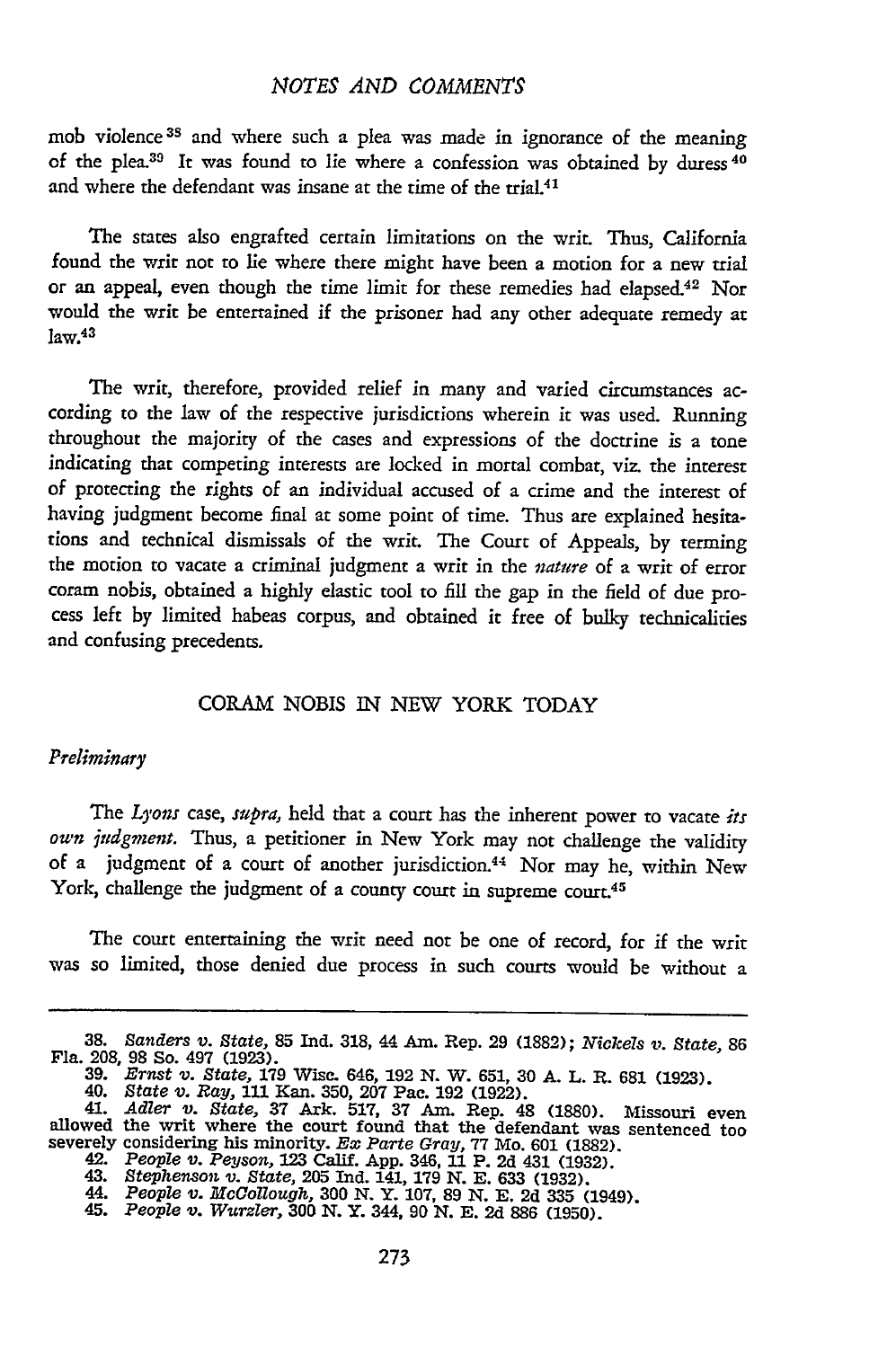remedy.46 For the same reason, a court becoming *functus officio* at the end of each case may entertain the writ.<sup>47</sup>

#### *Substance*

Generally, a coram nobis proceeding will lie in New York when the petitioner is confined under a judgment of a court of competent jurisdiction, and: 1. the judgment was obtained in violation of the due process clauses of the State or Federal Constitution;<sup>48</sup> or 2. the judgment was obtained upon a mistake of fact.49 Exact lines of delimitation as to the scope of the writ are not apparent as yet, since the coram nobis proceeding is only nine years old in New York. However, relief has been granted in at least four types of cases and they afford the basis for the widest use of the writ today.

*Fraud in Procurement:* A judgment procured by the practice of fraud upon the court will be vacated. Consequently, where a plea of guilty was induced through a misrepresentation by the prosecution<sup>50</sup> or by the judge,<sup>51</sup> the judgment may be collaterally attacked.

*Illegal Use or Suppression of Testimony:* When the judgment has been procured by the use of testimony known by the prosecution to be perjured, or testimony favorable to the defendant has been suppressed, due process has been denied.<sup>52</sup> If the prosecution unwittingly uses perjured testimony it is not clear whether coram nobis would lie. It has been held that credibility of witnesses is for the jury and their credibility cannot be attacked collaterally.53 However, **if** it could be shown that the star witness of the prosecution was lying and if the testimony of that witness was necessary for conviction, it seems a resulting judgment would be 1. tainted by fraud exercised upon the court by the *witness;* or 2. entered upon a mistake of fact unknown to the court at the time of entry. In either case, a coram nobis proceeding should be proper.

*Failure to Advise of Right to Counsel:* New York statutory and constitutional law provide that a defendant *must* be advised of his right to counsel when brought be-

<sup>46.</sup> *Matter of Hogan v. Supreme Court,* **295** *N.* Y. **92, 65 N. E. 2d 181** (1946).

<sup>47.</sup> *Ibid.*<br>47. *Ibid.*<br>48. *Matter of Hogan v. Court of General Sessions,* 296 N. Y. 1, 68 N. E. 2d

<sup>349 (1946).&</sup>lt;br>
49. Matter of Lyons v. Ward, 272 App. Div. 120, 69 N. Y. S. 2d 715 (4th<br>
Dept. 1947); aff'd. without opinion, 297 N. Y. 617, 75 N. E. 2d 630 (1947); aff'd.,<br>
334 U. S. 314 (1948).

<sup>&</sup>lt;sup>130</sup> **189 Misc. 102, 73 N. Y. S. 2d 561 (Sup. Ct. 1947).** In this case the insanity of the accused was fraudulently concealed from the court at the time of the plea of guilty.<br>51. People v. Sullivan, 276 App. Div. 1087, 9

<sup>1950).&</sup>lt;br>52. Mooney v. Holohan, 294 U.S. 103 (1934); Matter of Morhaus v. Supreme<br>Court, 293 N.Y. 131, 56 N. E. 2d 79 (1944).<br>53. People v. Fanning, 73 N.Y.S. 2d 65 (Co. Ct. 1947).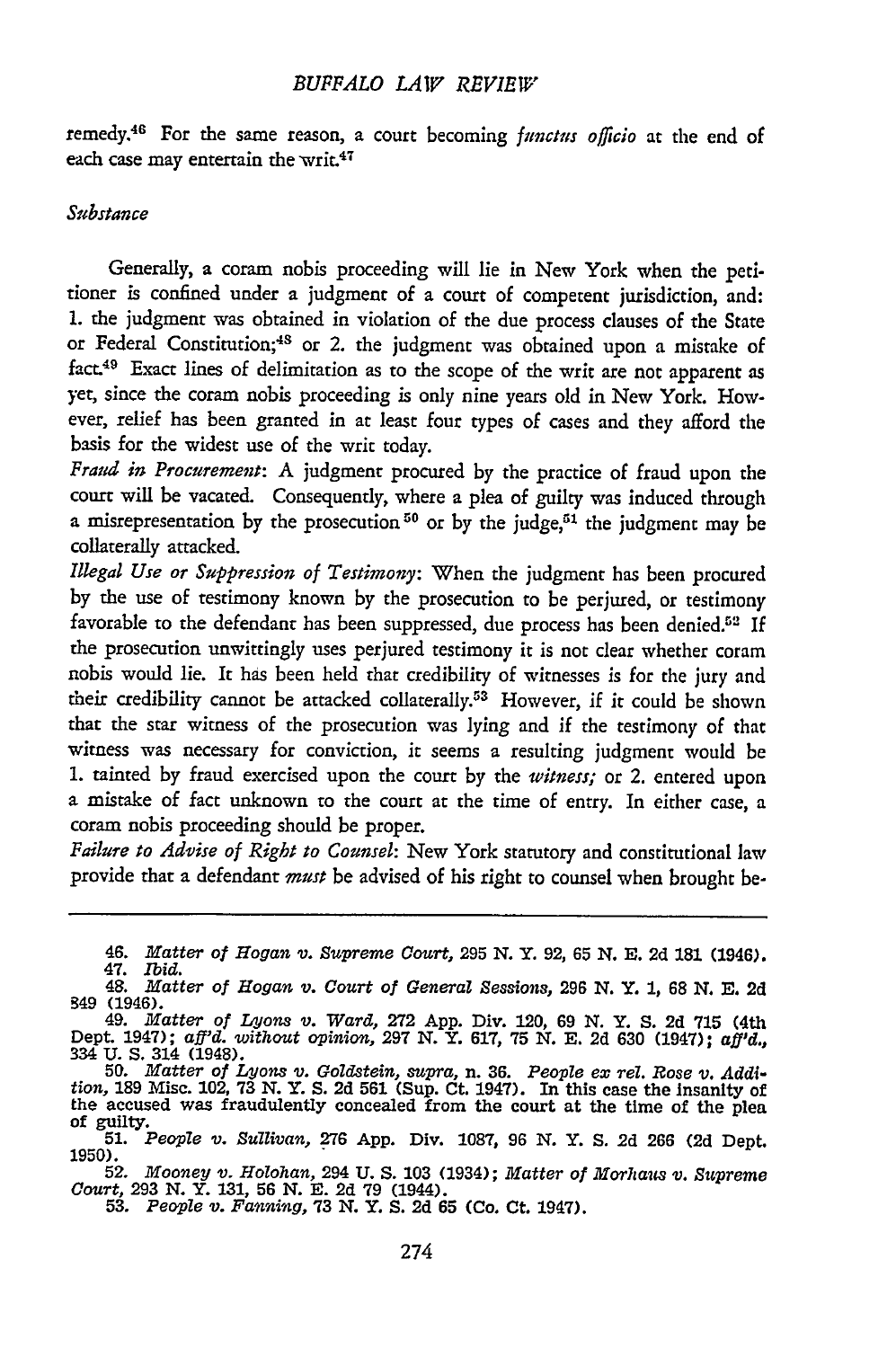fore a magistrate and counsel must be appointed for a prisoner if he has none and desires the assistance of counsel.<sup>54</sup> Due process is satisfied if the accused had counsel on the day of sentencing, though he had none when he pleaded guilty.<sup>55</sup> The indigent prisoner does not, however, have the right to choose his own counsel.<sup>56</sup> But he is entitled to the conscientious service of adequate and competen counsel The alleged incompetency can only be attacked successfully if it was such as to deprive the defendant of "adequate legal representation" so as to make his conviction a mockery of justice. $57$ 

*Illegal Sentencing of Recidivist Felons:* The New York Penal Law provides for increased punishment of recidivist felons.5s Where a court has mistakenly sentenced a prisoner as a recidivist, coram nobis will lie.<sup>59</sup> Usually this s;tuation will arise when a defendant has been previously convicted of a crime in a foreign jurisdiction. The question then becomes, whether that crime is a felony under New York law. In *People v. Olah* <sup>60</sup> it was held that the statute upon which the indictment or information was drawn defines and measures the crime. Only those facts necessary to be alleged to bring the indictment or information within the foreign statute may be considered. If the foreign crime so measured is a felony in New York, the recidivist statute applies.

Habeas corpus may also be used where the prisoner was incorrectly sentenced as a recidivist.<sup>61</sup> The Court of Appeals has not stated which of the two remedies

54. **N.** Y. Code Crim. Proc. **§188,** 308; N. Y. Const. art. *1,* see. **6.** It may be noted that habeas corpus was used to attack this defect in **1939,** *People ex rel. Moore v. Hunt,* 258 **App.** Div. 24, **16 N.** Y. **S. 2d 19,** 25 (4th Dept. **1939).** The theory was that the court was without jurisdiction because defendant was not advised of this right. The Supreme Court of the United States has said that a state court could lose jurisdiction during the course of a trial (for purposes of the federal writ of habeas corpus), by actions offending due process. If that doctrine would be true in New York today, habeas corpus could be used in many situations where coram nobis is appropriate. However, the Court of Appeals in a memorandum denying a motion to appeal said that habeas corpus is not the proper remedy to attack the defect of non-advisement of counsel, *People ex Tel. Martine v. Hunt,* 294 **N.** Y. 651, 60 **N. E. 2d** 384 (1945). **55.** Canizio *v. New York,* 327 **U. S.** 82 (1946). But see *People v. Guariglia,*

**<sup>303</sup>***N.* Y. 338, 102 N. **E.** 2d 580 (1951). Defendant was first represented by counsel on the day of sentencing. The appointed attorney seemingly did nothing for the defendant. The Court of Appeals sent the case back for a hearing on the merits,<br>apparently feeling that the prisoner was not represented by competent counsel<br>and was not even consciously aware that he was being represented *People v. Balestrier,* 278 App. Div. 782. 103 N. Y. S. 2d 899 (1951). **56.** *People v. Fanning, supra,* n. **53.**

**56.** *People v. Fanning, supra, n.* 53.<br> **57.** *People v. De Bernardo,* 199 Misc. 563, 106 N. Y. S. 2d 515 (Co. Ct. 1951);<br> *ple v. Smith,* ——Misc. ——, 108 N. Y. S. 2d 703 (Co. Ct. 1951). People v. Smith, Misc. 1944.<br>58. Penal Law §§1941-1944.<br>59. People v. McCollough, supra, n. 44; People v. Turpin, 277 App. Div. 1059

**100 N.** Y. **S.** 2d **878** (2d Dept. **1950);** *People v. Mcdowell,* 200 Misc. 46, **105 N.** Y. **S.** 2d 971 (Gen. Sess. Co.Ct.1951); *People v. Huber,* 194 Misc **586, 87 N.** Y. **S. 2d** 239 (Sup. Ct. 1949). **60. 300 N.** Y. **96, 89** N **E. 2d 329** (1949). Prior to this case, the New York

courts looked to the definition of the offense under the foreign statute **and** to any recital of facts in the indictment or information. See notes, **50** Col. L. Rev. 247 (1950), 63 Harv. **L.** Rev. 1448 (1950). **61.** *People ex Tel. Newman v. Foster,* **297 N.** Y. **27,** 74 **N. E.** 2d 224 (1947).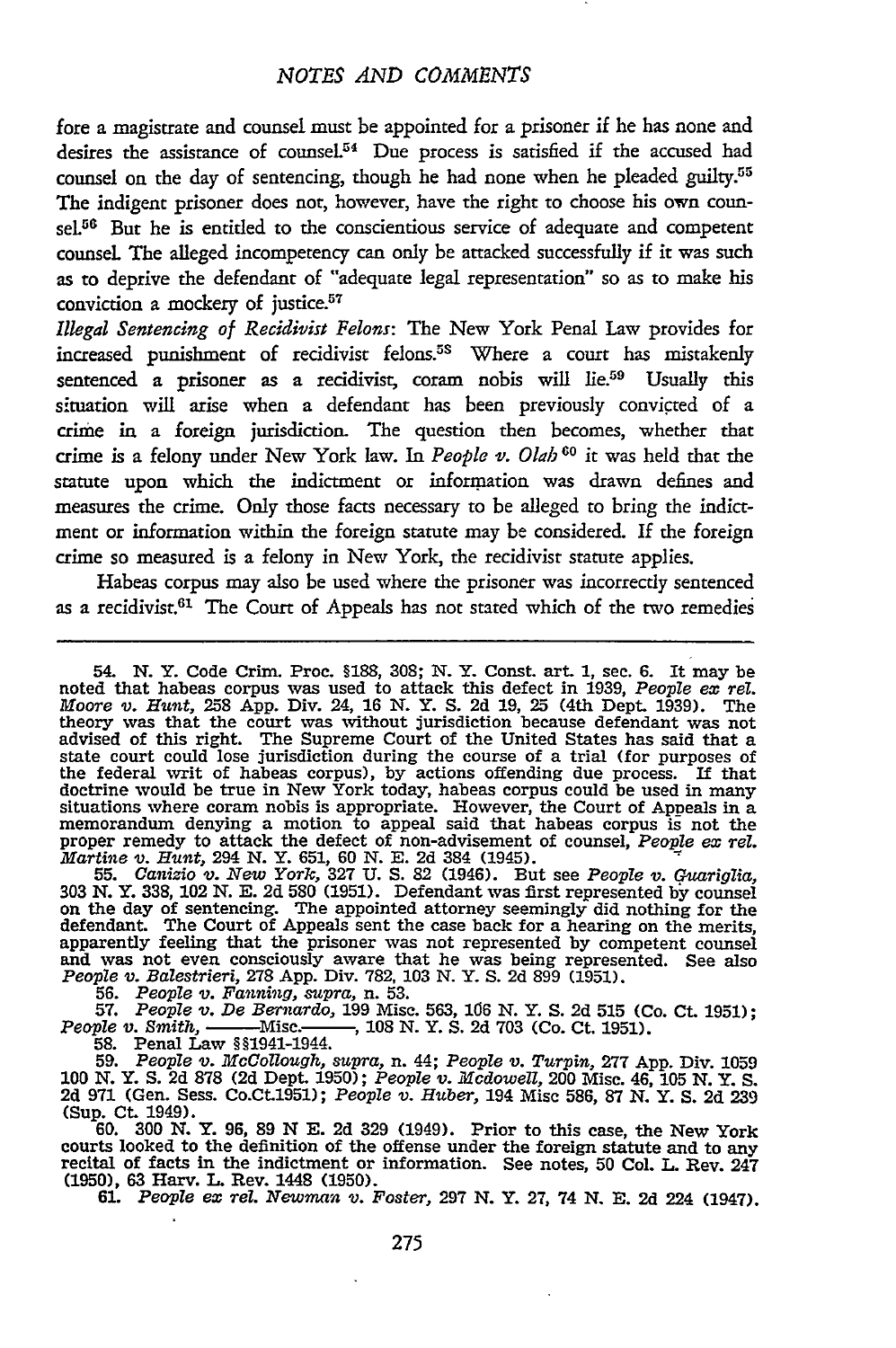is proper.62 However, it seems that a coram nobis proceeding could be brought at anytime after judgment, while habeas corpus would not lie until the prisoner had commenced serving the illegal portion of the sentence. Until that time the prisoner would be "confined under a judgment of a court of competent jurisdiction.' But since the court had no jurisdiction whatever to mete out the recidivist portion, the prisoner could then commence his collateral attack.

#### *Limits*

Undoubtedly, when fraud has been practiced upon the court the judgment may be vacated at any time. But in other areas where coram nobis applies, limits have been effected. Thus, the motion only will be entertained when no other corrective statutory process is or was available.<sup>63</sup> If the alleged error was not outside the record, the remedy is appeal, not coram nobis.<sup>64</sup> Hence, errors of law are not reviewable under the writ.<sup>65</sup> Where the issue was decided against the defendant on appeal, coram nobis could not raise the same issue again.<sup>00</sup>

There is no statutory time limit on the writ. The Court of Appeals has held that the writ can be brought at any time,<sup>67</sup> and, probably, laches would not apply.<sup>68</sup>

If a motion to vacate a judgment has been brought and dismissed, ordinarily the motion cannot be renewed on the same grounds without permission of the court.<sup>69</sup>

A motion to dismiss an indictment on the grounds of insufficient evidence must be made before conviction. Therefore, coram nobis is not available.<sup>70</sup> Again, the writ cannot be used to attack an indictment on the basis of mere typographical errors.<sup>71</sup>

#### *Burden of Proof*

When a judgment of a court is attacked as invalid, the attacker is first met

**<sup>62.</sup>** Compare *ibid* with *People v. Olah, supra,* n. 60.

<sup>63.</sup> *Matter of Hogan v. Court of General Sessions, supra,* n. 48. 64. *People ex rel. Jackson 'v. Harrison,* **298** N. Y. **219,** 227, 82 N. E. **2d** 14, **<sup>18</sup>**

<sup>(1948);</sup> *People v. Gorney,* - Misc.- , 103 N. Y. **S.** 2d 75 (Sup. Ct. 1951). 65. *People v. Smith, supra,* n. **57.**

<sup>66.</sup> People v. Lemmons, 277 App. Div. 783, 97 N. Y. S. 2d 70 (2nd Dept. 1950).<br>67. People v. Richetti, 302 N. Y. 290, 298, 97 N. E. 2d 908, 912 (1951); Boji-<br>noff v. People, 299 N. Y. 145, 85 N. E. 2d 909 (1949).<br>68. People

<sup>69.</sup> Bojinoff v. People, supra, n. 67.<br>19. People v. Wurzler, 278 App. Div. 783, 101 N. Y. S. 2d 818 (3rd Dept. 1951)<br>11. People v. Erhart, 197 Misc. 380, 95 N. Y. S. 2d 176 (Co. Ct. 1950) incorrect dates.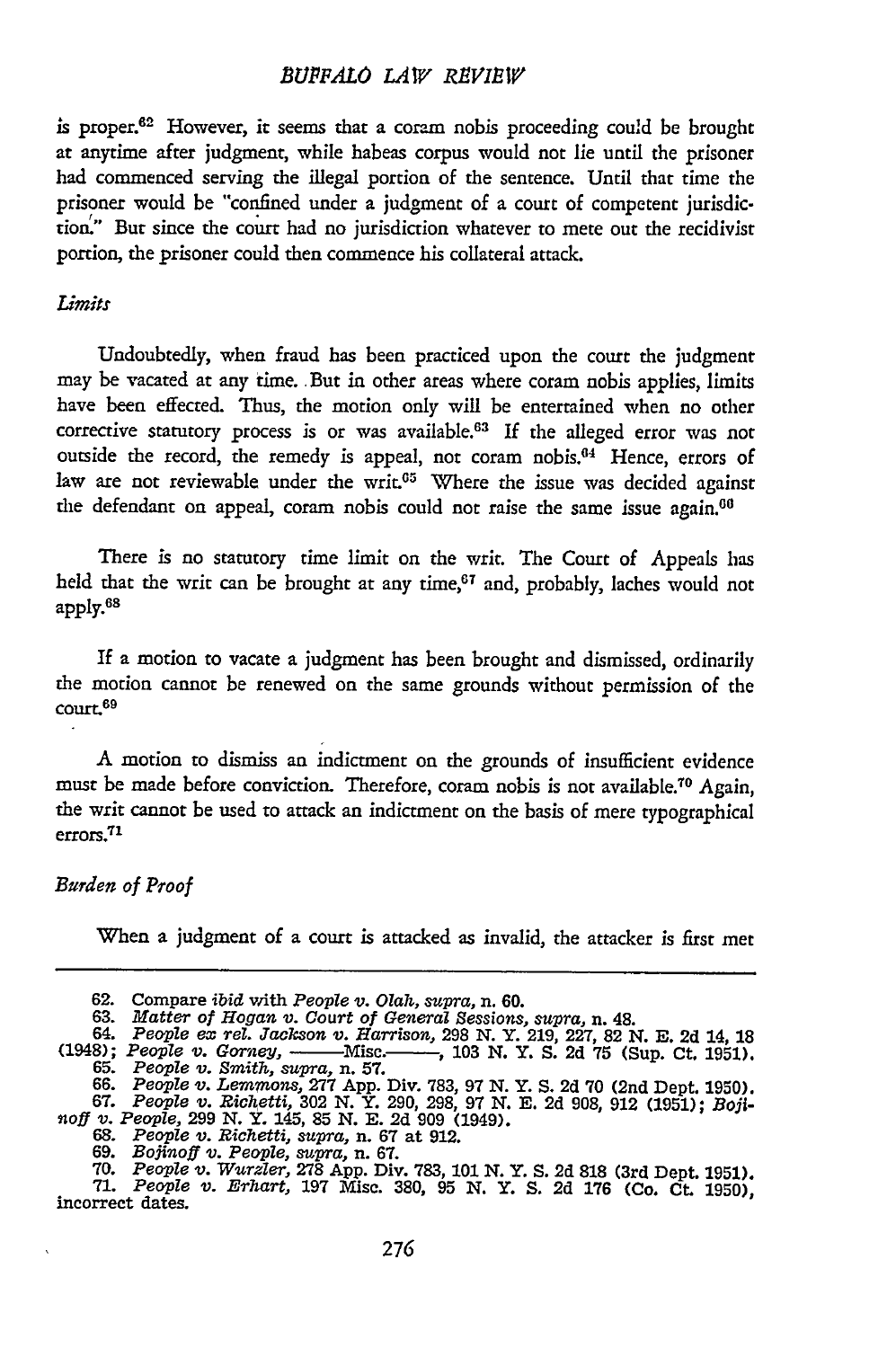with the presumption of regularity of a judicial proceeding. 72 It has been held that the burden is on the petitioner in a coram nobis proceeding to sustain his allegations by a fair preponderance of the credible evidence.73 Recently, however, *in People v. Richetti,* **74** the Court of Appeals pointed out that a presumption of regularity exists only until contrary substantial evidence appears. The petitioner must go forward with the proof, but once he does go forward with *sufficient proof,* the presumption is out of the case. A bald assertion by a prisoner that he was denied his constitutional rights will not overcome the presumption.<sup>75</sup> Nor is the presumption to be dissipated "in an area of conjecture or expedient answers"76 and the evaluation of the evidence is for the court.<sup>77</sup> When an inference of non-conformity *is* raised, the presumption of regularity disappears and the burden is on the People to establish compliance.<sup>78</sup> Unless the opposing papers of the People conclusively show that the sworn allegations of the petitioner are false, there must be a trial, for due process is only satisfied when a person is given a hearing upon the merits before a competent tribunal where he may appear and assert and protect his rights.<sup>79</sup>

#### *Appeals,* Res *Judicata, Waiver*

New York now provides that both the prisoner and the People may appeal of right to the Appellate Division.<sup>80</sup> Appeals to the Court of Appeals are only allowed by certification of a judge thereof or of a justice of the Appellate Division.<sup>81</sup> A petitioner whose application was denied when no appeal was available may now renew his motion and take advantage of his right to appeal.82

Whether or not the doctrine of res judicata will apply to coram nobis pro-

72. *People v. Richetti, supra,* n. 67; *People v. Erhart, supra,* n. **71.**

73. *People v. Shapiro,* 67 N. Y. S. 2d 774 (Gen. Sess. 1947).

74. *Supra,* n. 67.

75. *People v. Coger,* 277 App. Div. "786, 97 N. Y. S. 2d 105 (2nd Dept. 1950); app. *dismissed,* 302 N. Y. 599, 96 *N.* **E.** 2d 895 (1951).

76. *People v. Lake,* 190 Misc. 794, 796, 76 N. Y. S. 2d 352, 355 (Gen. Sess. 1948).

**77.** *People v. Shapiro, supra,* n. **73.**

**78.** *People v. De Bernardo, supra,* n. **57.**

13. People v. De Dernardo, supra, in 31.<br>
17. People v. Belindinon convinced the Richetti case was sent back to the<br>
17. People v. Richetti, empirican in 67. The Richetti the judgment was illegal,<br>
People v. Richetti, ——M

**80.** N. Y. Code Crim. Proc. H517-519. Before the right was given, the appellate courts heard coram nobis cases on proceedings under Art. **78, N.** Y. **C.** P. A.

**81.** *People v. Hatzis,* **297 N.** Y. **163, 77 N. E.** 2d 385 (1948).

82. *People ex rel. Sedlak v. Foster,* **299** N. Y. **291, 86 N.** E. 2d **752** (1949).